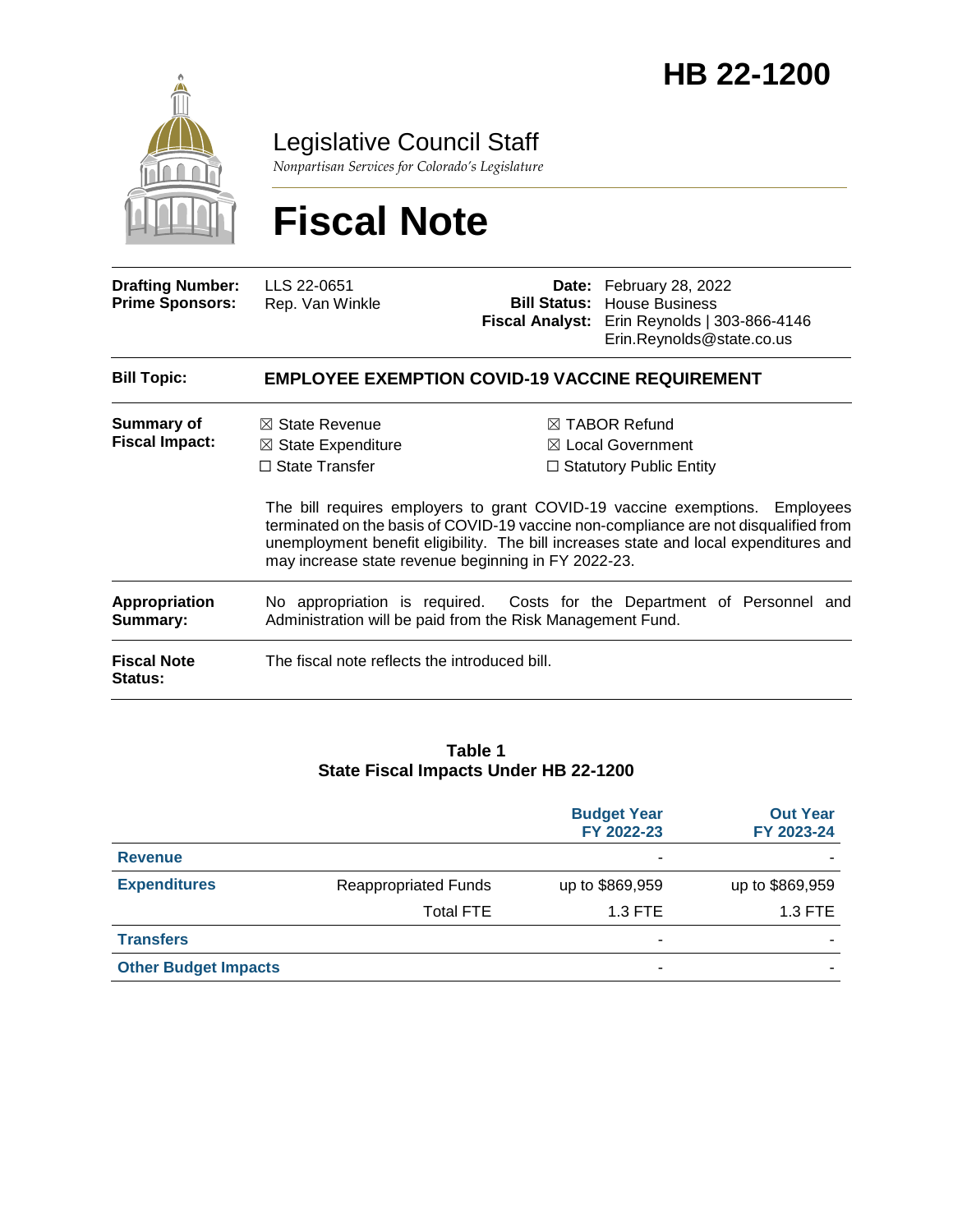Page 2

## February 28, 2022 **HB 22-1200**

### **Summary of Legislation**

The bill requires an employer that imposes a COVID-19 vaccine requirement to grant an employee an exemption if the employee submits a written request stating that compliance with the requirement would endanger the employee's or household member's health and well-being or would violate or conflict with the employee's sincerely held religious beliefs. If an employer terminates an employee for failing to comply with the employer's COVID-19 vaccine requirement, the terminated employee is not disqualified from eligibility for unemployment benefits.

#### **Background**

**Federal COVID-19 vaccination mandates.** Under Centers for Medicare and Medicaid Services rule established November 2021, a range of health care providers receiving federal funding are to require their employees to be vaccinated, with exemptions allowed for medical and religious reasons. After state challenges, the U.S. Supreme Court lifted injunctions in mid-January, and the CMS is currently implementing the mandate. Two other mandates have been either blocked by the U.S. Supreme Court and withdrawn (the Occupational Safety and Health Administration's vaccine mandate for businesses with 100 or more employees) or are in state courts of appeal (the president's Executive Order requiring federal contractors to be vaccinated, in Georgia).<sup>1</sup>

**Colorado COVID-19 vaccination mandates.<sup>2</sup>** State employees are currently required to attest vaccination status and, in some cases, required to undergo serial testing in lieu of vaccination. Departments that provide services for vulnerable or at-risk populations, populations living in congregate living settings, in-person programs, and public health laboratories—such as the Departments of Corrections, Human Services, and Public Health and Environment—may create additional, more restrictive safety measures and mandatory vaccination policies for employees in contact with these populations as directed by their department. In such cases, full vaccination can be required with no option for testing, although religious and medical exemptions and reasonable accommodation requests shall be addressed as required by law pursuant to the Equal Employment Opportunity Commission's vaccination guidance.<sup>3</sup> Consequences for employees who do not comply with these mandatory vaccination policies may include corrective and/or disciplinary action up to and including termination pursuant to the applicable State Personnel Board Rules and Director's Administrative Procedures and Executive Order D 2021 132 Colorado's Disaster Recovery Order.

#### **State Revenue**

To the extent that individuals file civil actions under the bill, filing fee revenue will increase. Court fee revenue is subject to TABOR.

 $\overline{a}$ <sup>1</sup> Explainer: Who must follow Biden's vaccine mandates? Associated Press, February 24, 2022: https://apnews.com/article/coronavirus-pandemic-joebiden-us-supreme-court-health-business-4b627f784e59e82e59ed66ed17cc8b67

<sup>2</sup> Colorado Division of Human Resources, COVID-19 Vaccination and Serial Testing Requirements, revised February 28, 2022: https://drive.google.com/file/d/1jwZbZQjMonCdKAbBZ\_h1TqhEDKm6AqLW/view

<sup>3</sup> Equal Employment Opportunity Commission's vaccination guidance: https://www.eeoc.gov/wysk/what-you-should-know-about-covid-19-and-adarehabilitation-act-and-other-eeo-laws#K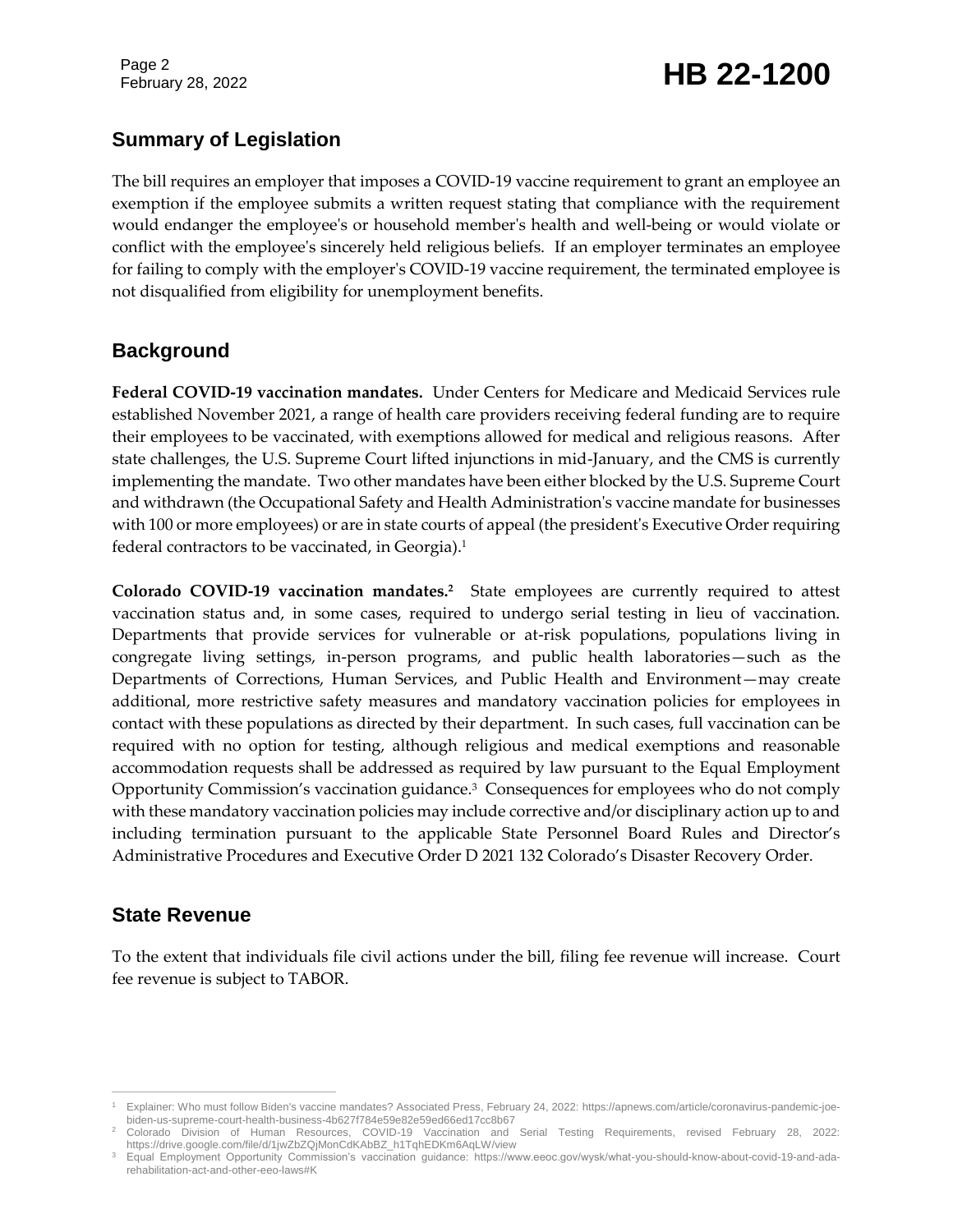### **State Expenditures**

The bill increases state expenditures by up to \$869,959 per year in the Department of Personnel and Administration (DPA) beginning in FY 2022-23 paid from reappropriated funds from affected state agencies. Expenditures are also expected to increase in the Department of Labor and Employment. Expenditures are shown in Table 2 and detailed below.

#### **Table 2 Expenditures Under HB 22-1200**

|                                            |                  | FY 2022-23     | FY 2023-24     |
|--------------------------------------------|------------------|----------------|----------------|
| Department of Personnel and Administration |                  |                |                |
| <b>Risk Management</b>                     |                  | \$639,004      | \$639,004      |
| <b>Legal Services</b>                      |                  | \$230,955      | \$230,955      |
|                                            | Total            | \$869,959      | \$869,959      |
|                                            | <b>Total FTE</b> | <b>1.3 FTE</b> | <b>1.3 FTE</b> |

<sup>1</sup> *Centrally appropriated costs are not included in the bill's appropriation.*

**Department of Personnel and Administration.** As discussed in the Background section, the state currently has certain COVID-19 vaccine mandates as required by federal and state policy. The bill requires employers to allow exemptions to the mandate; therefore, the fiscal note assumes that conflicting laws will result in increased litigation against the state, which will increase costs in the state's Risk Management Program, administered by the DPA. Cost estimates are based on the data and assumptions detailed below, and include legal defense costs and settlement payments. Costs will be paid using reappropriated funds in the Risk Management Fund and require no appropriation.

- **Data and assumptions.** Out of the state's 65,000 employees, 546 have applied for exemptions from a COVID-19 vaccination mandate. Applying the three-year average of employment-related claims to this number, it is anticipated that there will be up to nine additional employment-related claims.
- **Employment-related claims and legal services costs.** The fiscal note assumes that of the nine claims: one will settle at the Colorado Governmental Immunity Act cap, \$387,000, with legal services estimated at \$109,773; two will settle at an average amount, \$126,002, with legal services estimated at \$36,591 per case; and the remainder will result in litigation only at the Office of Risk Management's average cost of \$8,000 per case. As discussed below, actual costs may vary from these estimates, but are provided for informational purposes to describe the potential liability to the state from these types of claims.
- **Costs to be addressed through the annual budget process.** The state's actual costs will depend on a number of factors, including the number and complexity of cases, case outcomes, and the timing of cases and judgments. Depending on the number of cases annually, costs may vary from year to year or be spread out over a number of years. It is assumed that ongoing costs will be addressed through the annual budget process once more information on cases and settlements are known.